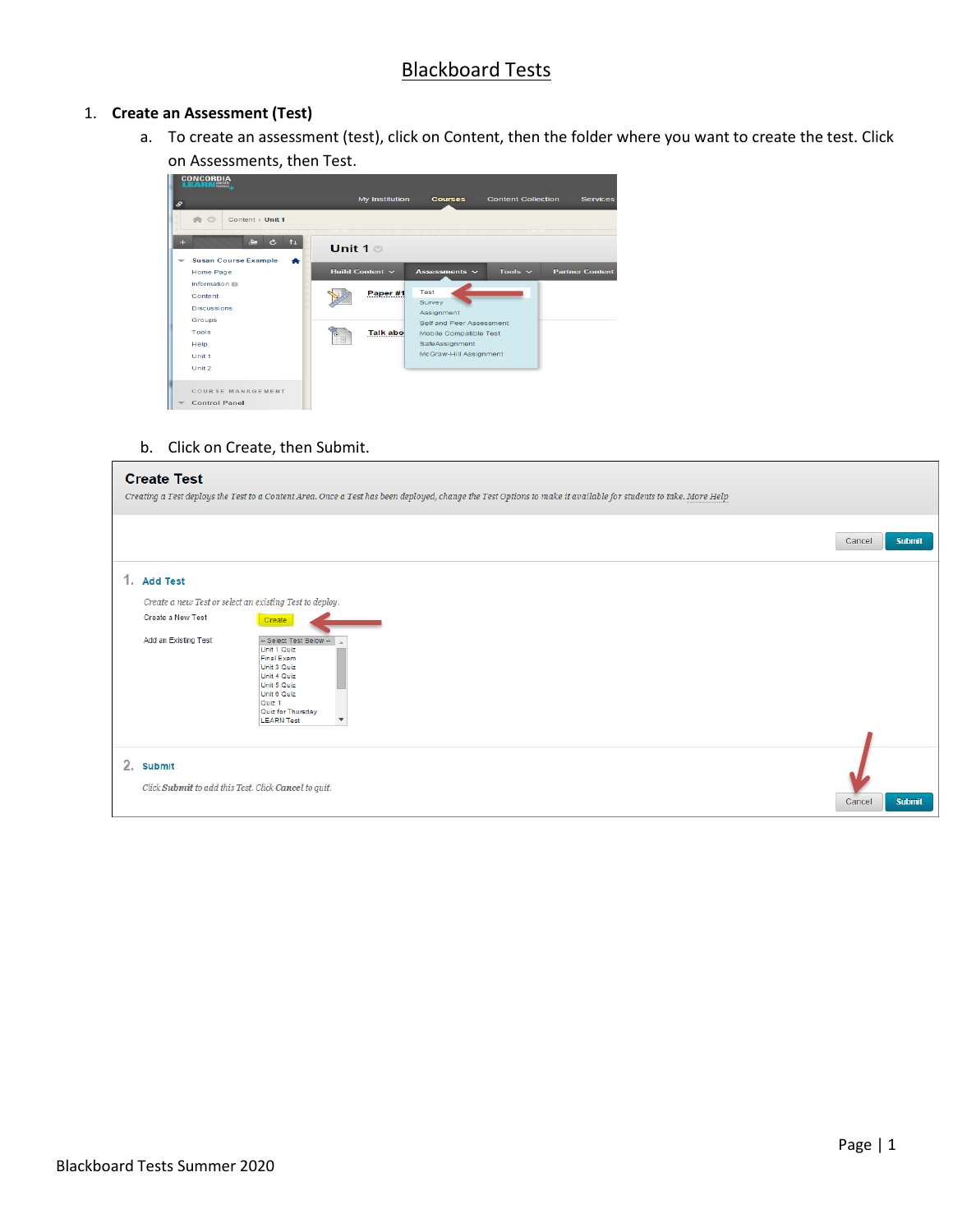## c. Enter a name of the test. Enter an optional description and instructions. Click Submit when finished.

| <b>Test Information</b>                                                                                                                                                             |        |                                                          |  |
|-------------------------------------------------------------------------------------------------------------------------------------------------------------------------------------|--------|----------------------------------------------------------|--|
| Enter a Name for the Test. This is a required field. The name is the title text that appears in the Content Area. Use a descriptive name to help users identify the Test. More Help |        |                                                          |  |
| $*$ Indicates a required field.                                                                                                                                                     | Cancel | <b>Submit</b>                                            |  |
| 1. Test Information<br>- Name<br>Test 1                                                                                                                                             |        |                                                          |  |
| scription                                                                                                                                                                           |        |                                                          |  |
| ▼ 3 (12pt) ▼ T - 三 - 三 - ⇒ → クジ<br>$T$ T<br>Arial                                                                                                                                   |        | $\boxed{\mathbb{Q}}\ \ \  i\ \ \mathbb{M}\ \ \mathbb{V}$ |  |
| Path: p                                                                                                                                                                             |        | Words:0                                                  |  |
| Instructions                                                                                                                                                                        |        |                                                          |  |
| ▼ 3 (12pt) ▼ T - 三 - 三 - ⇒ → クジ<br>$T$ $T$ $T$ Arial                                                                                                                                |        | $\Box i \times \times$                                   |  |
| Path: p                                                                                                                                                                             |        | Words:0                                                  |  |
|                                                                                                                                                                                     |        |                                                          |  |
| 2. Submit<br>Click Submit to proceed. Click Cancel to quit.                                                                                                                         |        |                                                          |  |
|                                                                                                                                                                                     | Cancel | Submit                                                   |  |
|                                                                                                                                                                                     |        |                                                          |  |

## d. You've now created an assessment. Now questions need to be added.

| <b>Success: Test 1 created.</b>                                                                                                                                    |                                                                                                   |
|--------------------------------------------------------------------------------------------------------------------------------------------------------------------|---------------------------------------------------------------------------------------------------|
| Test Canvas: Test 1<br>The Test Canvas allows you to add and edit questions, add Question Sets or Random Blocks, reorder questions, and review the test. More Help |                                                                                                   |
| <b>Upload Questions</b><br>Create Question v<br>Reuse Question v                                                                                                   |                                                                                                   |
| Description<br>Instructions<br><b>Total Questions 0</b><br><b>Total Points</b><br>$\Omega$                                                                         |                                                                                                   |
|                                                                                                                                                                    | This test has no questions!<br>Create questions on the fly or add questions from other resources. |

\*\*\*Refer to the next page for step-by-step instructions to create various types of test questions.\*\*\*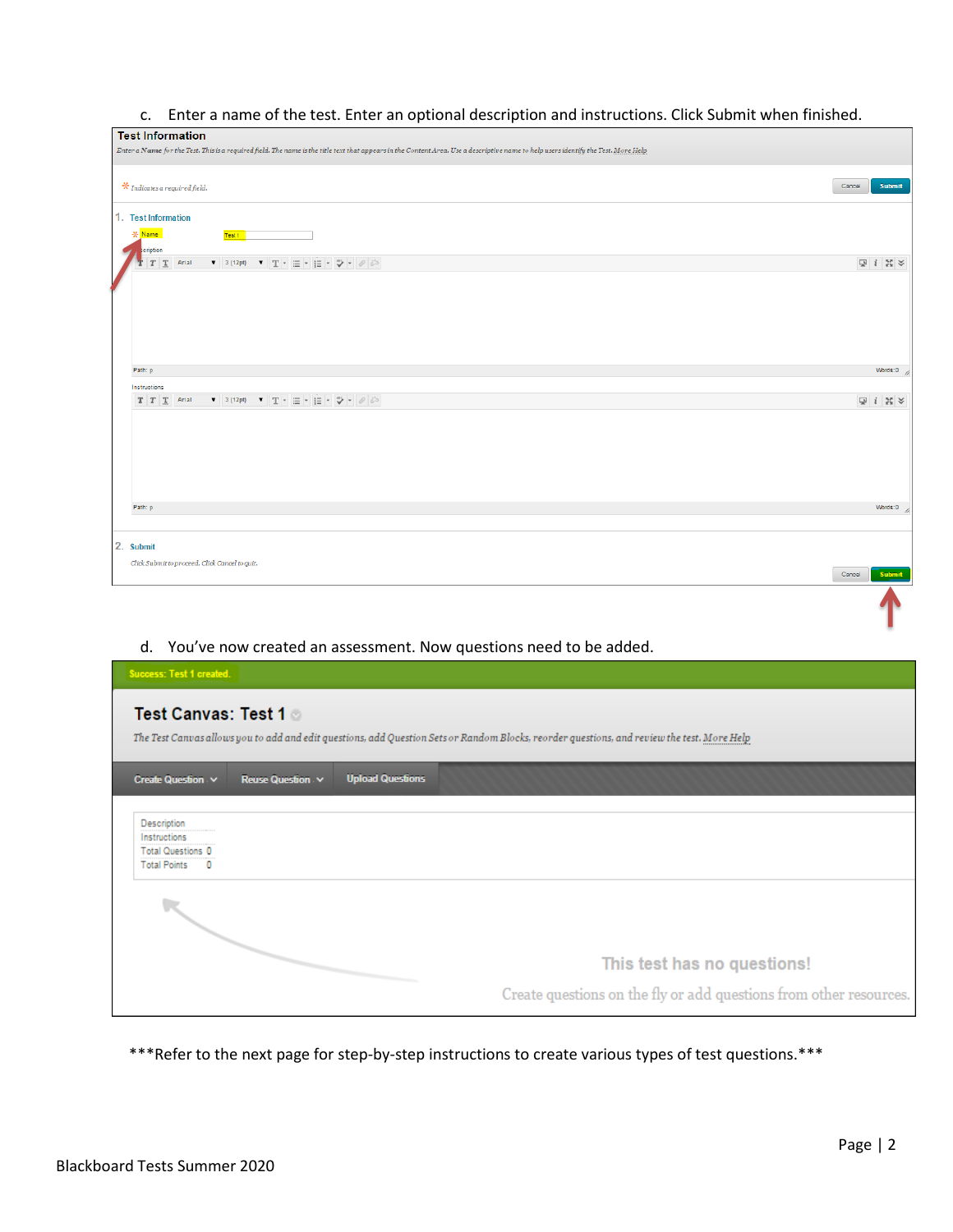### 2. **Question Types**

- a. *True/False*
	- i. To add a true/false question, select Create Question and choose True/False.



ii. Write the true or false statement under Question Text and select under Answers whether the answer is true or false; then click Submit.

| <b>Create/Edit True/False Question</b>                                                                                                                                                                                                                                                                                                                                                                                                                                                                                                       |        |                                     |
|----------------------------------------------------------------------------------------------------------------------------------------------------------------------------------------------------------------------------------------------------------------------------------------------------------------------------------------------------------------------------------------------------------------------------------------------------------------------------------------------------------------------------------------------|--------|-------------------------------------|
| A True/False question displays two answer options: true and false. There is no partial credit options for True/False questions. More Help                                                                                                                                                                                                                                                                                                                                                                                                    |        |                                     |
| $\mathcal{\textbf{F}}$ Indicates a required field.                                                                                                                                                                                                                                                                                                                                                                                                                                                                                           | Cancel | Submit<br>Submit and Create Another |
| 1. Question<br>Question Title<br><b>K</b> Question Text                                                                                                                                                                                                                                                                                                                                                                                                                                                                                      |        |                                     |
| $\begin{array}{ccccc} \bullet & \!\! 3 \; (\text{12pt}) & \!\! \bullet & \!\! \mathbb{T} \end{array} \!\! \begin{array}{c} \bullet & \!\! \mathbb{H} \end{array} \!\! \begin{array}{c} \bullet & \!\! \mathbb{H} \end{array} \!\! \begin{array}{ccc} \bullet & \!\! \mathbb{H} \end{array} \!\! \begin{array}{ccc} \bullet & \!\! \mathbb{H} \end{array} \!\! \begin{array}{ccc} \bullet & \!\! \mathbb{H} \end{array} \!\! \begin{array}{ccc} \bullet & \!\! \mathbb{H} \end{array} \!\! \begin{array}{ccc} \bullet &$<br>$T$ $T$ $T$ Arial |        |                                     |
| The United States of America is the largest (area) country in the world.                                                                                                                                                                                                                                                                                                                                                                                                                                                                     |        |                                     |
| Path: p                                                                                                                                                                                                                                                                                                                                                                                                                                                                                                                                      |        | Words:12 $\frac{1}{2}$              |
| 2. Options<br><b>Answer Orientation Vertical</b><br>$\overline{\phantom{a}}$                                                                                                                                                                                                                                                                                                                                                                                                                                                                 |        |                                     |
| 3. Answers<br>$\odot$ True<br>Answer<br><sup>®</sup> False                                                                                                                                                                                                                                                                                                                                                                                                                                                                                   |        |                                     |
|                                                                                                                                                                                                                                                                                                                                                                                                                                                                                                                                              |        |                                     |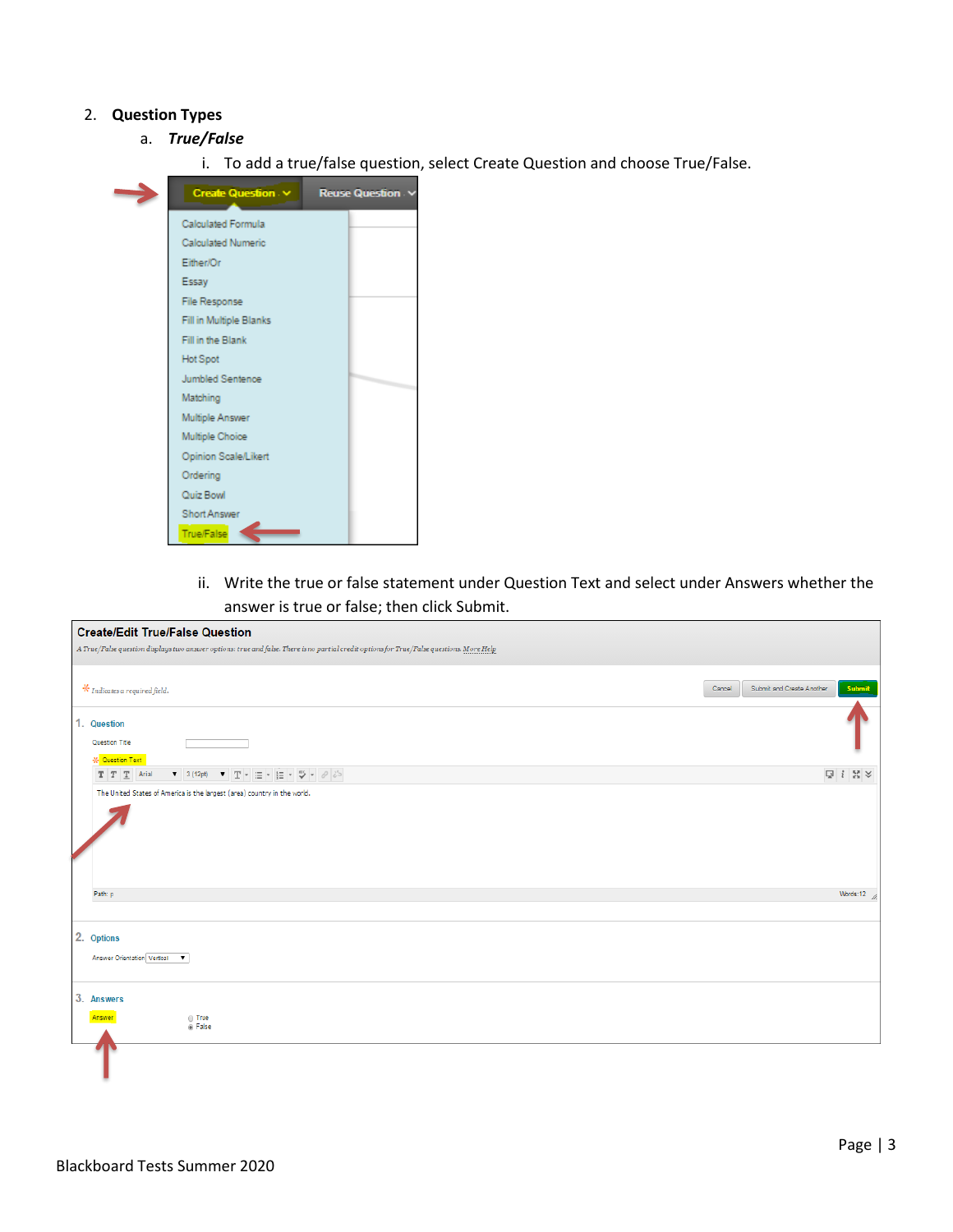#### b. *Multiple Choice*

i. To add a multiple choice question, select Create Question and choose Multiple Choice.



ii. Write the question under Question Text and select how the answer choices should be numbered.

| 1. | <b>Question</b>                                                                                                                      |
|----|--------------------------------------------------------------------------------------------------------------------------------------|
|    | <b>Question Title</b>                                                                                                                |
|    | * Question Text                                                                                                                      |
|    | ▼ 〒 - 三 - 圭 - ツ - タジ<br>$T$ $T$ $T$ Arial<br>$\bullet$ 3 (12pt)                                                                      |
|    | What does NATO stand for?                                                                                                            |
|    | Path: p                                                                                                                              |
|    |                                                                                                                                      |
|    | 2. Options                                                                                                                           |
|    | If partial credit is allowed, each incorrect answer can specify what percentage of the total points should be given for that answer. |
|    | <b>Answer Numbering</b><br>Lowercase Letters (a, b, c) ▼                                                                             |
|    | <b>Answer Orientation</b><br>Vertical<br>۷.                                                                                          |
|    | <b>Allow Partial Credit</b><br>┌                                                                                                     |
|    | Show Answers in Random Order<br>∩                                                                                                    |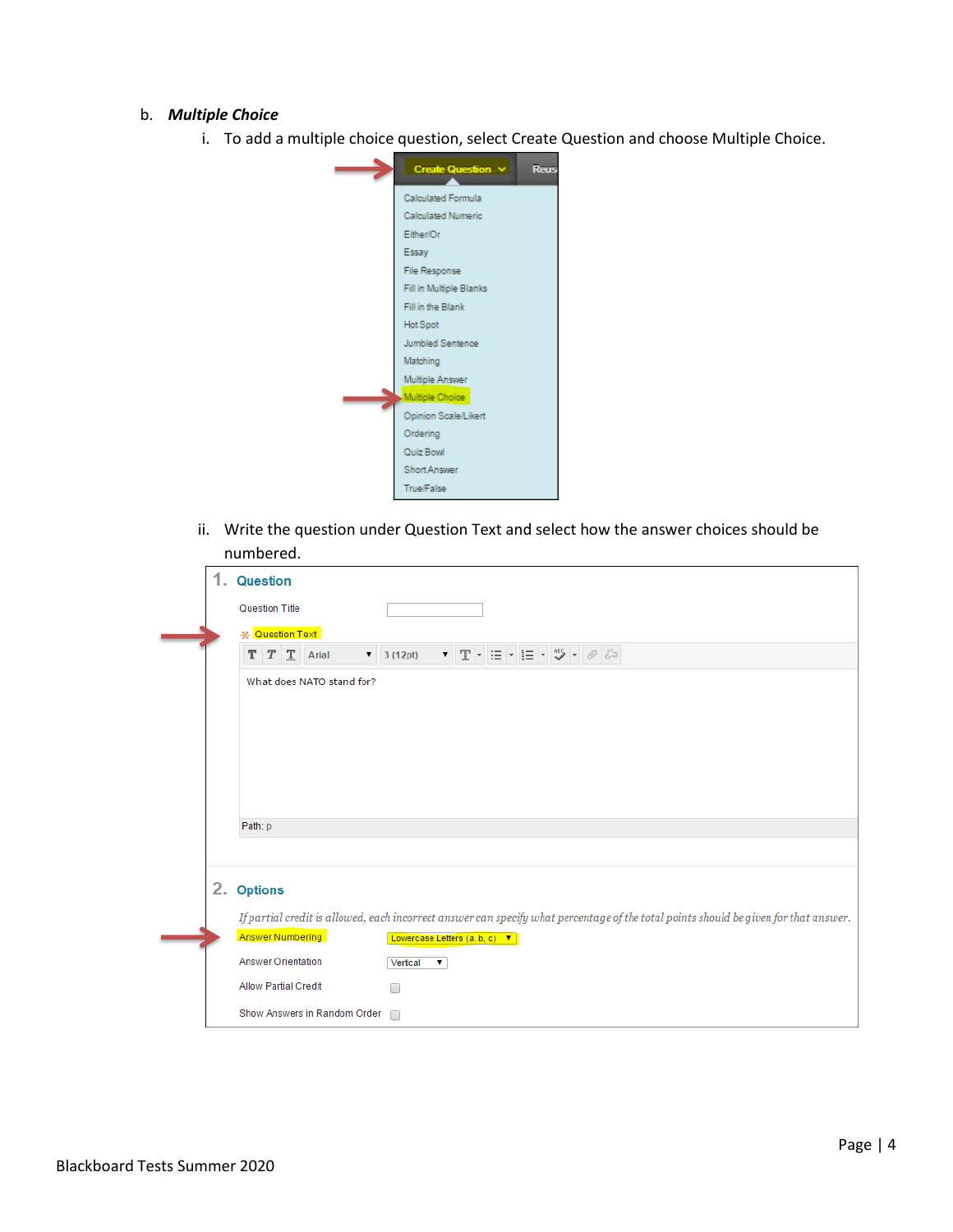iii. Select the number of answer choices you would like to display. Add the answer choices in the individual text boxes. Make sure to check the bubble next to the correct answer choice.

| 3.<br><b>Answers</b> |                                         |                                                 |              |                                                                                                               |                                                                                                                          |  |                     |         |
|----------------------|-----------------------------------------|-------------------------------------------------|--------------|---------------------------------------------------------------------------------------------------------------|--------------------------------------------------------------------------------------------------------------------------|--|---------------------|---------|
|                      | Number of Answers                       | $4 - \nabla$                                    |              | Select the number of answer choices, fill in the fields with possible answers, and select the correct answer. |                                                                                                                          |  |                     |         |
| Correct              |                                         |                                                 |              |                                                                                                               |                                                                                                                          |  |                     |         |
| 0                    | Answer 1.<br>т<br>$\boldsymbol{T}$<br>т | Artal<br>▼                                      | 3(12pt)<br>▼ |                                                                                                               | $\mathbb{T} \times \mathbb{R} \times \mathbb{R} \times \mathbb{R} \times \mathbb{R} \times \mathbb{R} \times \mathbb{R}$ |  | $Q_i$ $i$ $\approx$ | Remove. |
|                      |                                         | National Agreement for Traditional Organization |              |                                                                                                               |                                                                                                                          |  |                     |         |
|                      |                                         |                                                 |              |                                                                                                               |                                                                                                                          |  |                     |         |
|                      |                                         |                                                 |              |                                                                                                               |                                                                                                                          |  |                     |         |
|                      |                                         |                                                 |              |                                                                                                               |                                                                                                                          |  |                     |         |
|                      | Path: p                                 |                                                 |              |                                                                                                               |                                                                                                                          |  | Words:5             |         |
|                      | Answer 2.                               |                                                 |              |                                                                                                               |                                                                                                                          |  |                     | Remove  |
|                      | т<br>T                                  | Artal<br>▼                                      | 3 (12pt)     | $\blacksquare$<br>$\mathbb T$                                                                                 | $\Xi = \square \Xi \vdash \mathcal{P} \vdash \mathcal{P}$                                                                |  | $Q$ $i$ $\approx$   |         |
|                      |                                         | North Atlantic Treaty Organization              |              |                                                                                                               |                                                                                                                          |  |                     |         |
|                      |                                         |                                                 |              |                                                                                                               |                                                                                                                          |  |                     |         |
|                      |                                         |                                                 |              |                                                                                                               |                                                                                                                          |  |                     |         |
|                      |                                         |                                                 |              |                                                                                                               |                                                                                                                          |  |                     |         |
|                      | Path: p                                 |                                                 |              |                                                                                                               |                                                                                                                          |  | Words:4             |         |
|                      |                                         |                                                 |              |                                                                                                               |                                                                                                                          |  |                     |         |
|                      | Answer 3.<br>т<br>T                     | Arial<br>▼                                      | 3(12pt)      | $\blacksquare$<br>T                                                                                           | 三、 三、 ツ、                                                                                                                 |  | $Q$ $i$ $\approx$   | Remove  |
|                      |                                         | North American Target Officials                 |              |                                                                                                               |                                                                                                                          |  |                     |         |
|                      |                                         |                                                 |              |                                                                                                               |                                                                                                                          |  |                     |         |
|                      |                                         |                                                 |              |                                                                                                               |                                                                                                                          |  |                     |         |

## iv. Click Submit when done.

| 7. Submit<br>Click Submit to proceed. Click Cancel to quit. Click Submit and Create Another to submit and create another. |        |                           |        |
|---------------------------------------------------------------------------------------------------------------------------|--------|---------------------------|--------|
|                                                                                                                           | Cancel | Submit and Create Another | Submit |

ı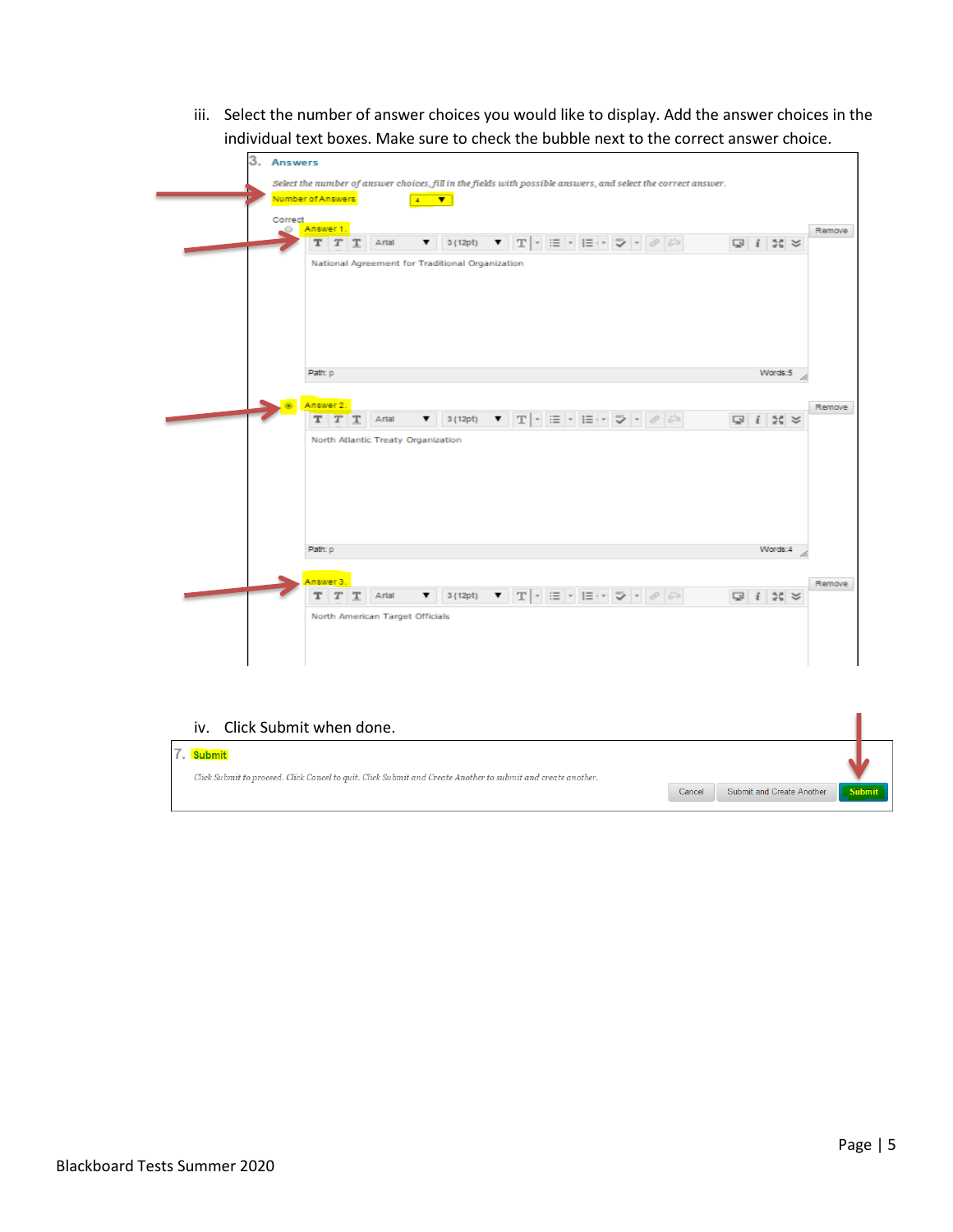### *c. Matching*

i. Select Create Question and choose Matching.



ii. Enter the question text. If you want to allow partial credit, leave that box checked.

| т<br>$T$ $T$ $T$ Paragraph $\bullet$ Arial                                                                                                                                                                                                                                                                                                                                                                                                                          |                                                                                                        |  |  | $\triangledown$ 3 (12pt) | $\mathbf{v}$ | 日*  日*  平 |  |  |         |  |          |
|---------------------------------------------------------------------------------------------------------------------------------------------------------------------------------------------------------------------------------------------------------------------------------------------------------------------------------------------------------------------------------------------------------------------------------------------------------------------|--------------------------------------------------------------------------------------------------------|--|--|--------------------------|--------------|-----------|--|--|---------|--|----------|
| Ô<br>X<br>n                                                                                                                                                                                                                                                                                                                                                                                                                                                         | $\ {\mathbf Q}\ $ in $\ {\mathbf Q}\ $ 를 틀 틀 틀 '틀 '틀 '틀 '푸' T, $\ \mathscr{P} \phi$ ' $\phi$ ' '세' 11: |  |  |                          |              |           |  |  |         |  |          |
| $\text{\textcircled{\#}}\boxtimes\text{ }f_x\text{ }\circ\text{-Mashups}\;\text{-}\P\text{ $\text{ $\text{``}}\otimes\text{ $\text{``}}$}\ \text{\text{``}}\boxplus\text{ }\boxplus\text{ }\boxplus\text{ }\boxplus\text{ }\boxplus\text{ }\boxplus\text{ }\boxplus\text{ }\boxplus\text{ }\boxplus\text{ }\boxplus\text{ }\boxplus\text{ }\boxplus\text{ }\boxplus\text{ }\boxplus\text{ }\boxplus\text{ }\text{ }\boxplus\text{ }\text{ }\text{ }\text{``}}$<br>◉ |                                                                                                        |  |  |                          |              |           |  |  | HE LILL |  | HTML CSS |
|                                                                                                                                                                                                                                                                                                                                                                                                                                                                     | Match to following cities to the state in which they reside.                                           |  |  |                          |              |           |  |  |         |  |          |
| Path: p                                                                                                                                                                                                                                                                                                                                                                                                                                                             |                                                                                                        |  |  |                          |              |           |  |  |         |  |          |
| <b>Options</b>                                                                                                                                                                                                                                                                                                                                                                                                                                                      |                                                                                                        |  |  |                          |              |           |  |  |         |  |          |

# 1. Question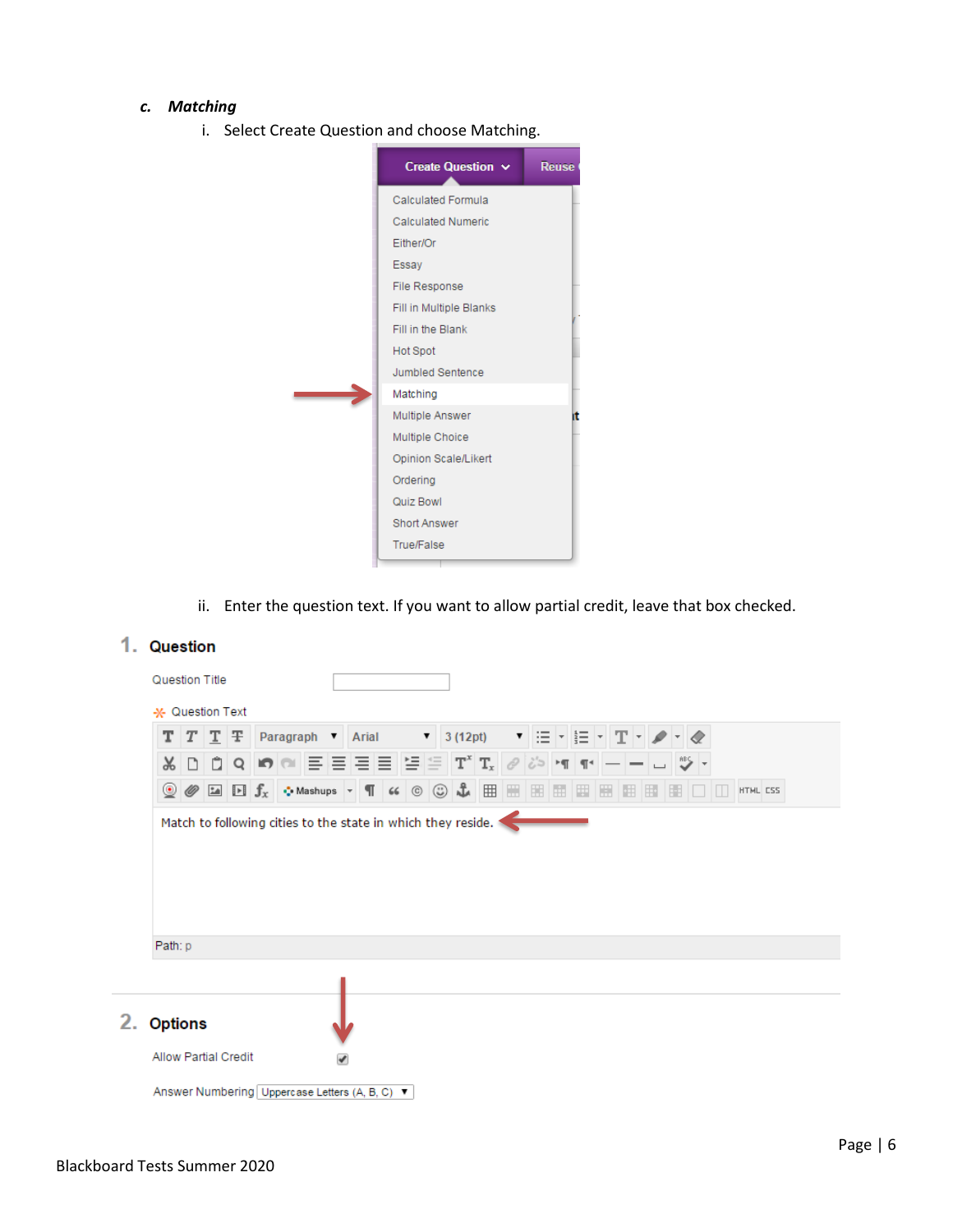iii. Enter the number of question pairs; The minimum is 4 and the maximum is 20. Enter the question/answer pair sets. Click Submit when finished.

|                               |                | Number of Questions 4 ▼ Update Partial Credit %                                                                                                                                                                                                                                                                                                                                                                                                                                                                                                                                                                                                                            |  |         |         |   |                |   |          |     |  |
|-------------------------------|----------------|----------------------------------------------------------------------------------------------------------------------------------------------------------------------------------------------------------------------------------------------------------------------------------------------------------------------------------------------------------------------------------------------------------------------------------------------------------------------------------------------------------------------------------------------------------------------------------------------------------------------------------------------------------------------------|--|---------|---------|---|----------------|---|----------|-----|--|
| <b>Question/Answer Pair 1</b> |                |                                                                                                                                                                                                                                                                                                                                                                                                                                                                                                                                                                                                                                                                            |  |         |         |   |                |   |          |     |  |
| * Question                    |                |                                                                                                                                                                                                                                                                                                                                                                                                                                                                                                                                                                                                                                                                            |  |         |         |   |                |   |          |     |  |
| Remove                        |                |                                                                                                                                                                                                                                                                                                                                                                                                                                                                                                                                                                                                                                                                            |  |         |         |   |                |   |          |     |  |
| т<br>Т                        | T <sub>T</sub> | <b>Paragraph 1</b> Arial <b>1</b> 3 (12pt) <b>1</b> $\Xi$ <b>1</b> $\overline{\Xi}$ <b>1</b> $\overline{\mathrm{T}}$ <b>1</b> $\overline{\mathrm{T}}$                                                                                                                                                                                                                                                                                                                                                                                                                                                                                                                      |  |         |         |   |                |   |          |     |  |
| $\mathsf{R}$<br>n             |                | 대회에 대표를 드리는 역을 따 때 이상에 배                                                                                                                                                                                                                                                                                                                                                                                                                                                                                                                                                                                                                                                   |  |         |         |   |                |   |          |     |  |
|                               |                | $\circledcirc$ $f_x$ $\circ$ Mashups $\circ$ $\P$ $\circ$ $\circ$ $\circledcirc$ $\mathcal{L}$                                                                                                                                                                                                                                                                                                                                                                                                                                                                                                                                                                             |  | ■ ■ ■ ■ | 圈<br>H  | 囲 | $\mathbb{H}^*$ | H | HTML CSS |     |  |
|                               |                |                                                                                                                                                                                                                                                                                                                                                                                                                                                                                                                                                                                                                                                                            |  |         |         |   |                |   |          |     |  |
| Path: p                       |                |                                                                                                                                                                                                                                                                                                                                                                                                                                                                                                                                                                                                                                                                            |  |         |         |   |                |   |          |     |  |
| * Answer                      |                |                                                                                                                                                                                                                                                                                                                                                                                                                                                                                                                                                                                                                                                                            |  |         |         |   |                |   |          |     |  |
| т<br>Т<br>X                   |                | $\boxed{\underline{\mathbf{T}}}$ $\boxed{\div}$ Paragraph $\boxed{\mathbf{v}}$ Arial $\boxed{\mathbf{v}}$ 3 (12pt) $\boxed{\mathbf{v}}$ $\boxed{\equiv}$ $\boxed{\div}$ $\boxed{\div}$ $\boxed{\mathbf{T}}$ $\boxed{\mathbf{v}}$ $\boxed{\prec}$                                                                                                                                                                                                                                                                                                                                                                                                                           |  |         |         |   |                |   |          | "⊱' |  |
| $_{\odot}$                    |                | $\mathbf{D} \parallel \mathbf{D} \parallel \mathbf{Q} \parallel \mathbf{F} \parallel \mathbf{C} \parallel \mathbf{E} \parallel \mathbf{E} \parallel \mathbf{E} \parallel \mathbf{E} \parallel \mathbf{E} \parallel \mathbf{T}^* \parallel \mathbf{T}_\mathrm{x} \parallel \mathcal{O} \parallel \mathcal{O} \parallel \mathbf{M} \parallel \mathbf{R} \parallel$<br>$\left \mathbf{f}_x\right $ $\leftrightarrow$ Mashups $\sim$ $\left \mathbf{f}\right $ $\left \mathbf{f}\right $ $\left \mathbf{f}\right $ $\left \mathbf{f}\right $ $\left \mathbf{f}\right $ $\left \mathbf{f}\right $ $\left \mathbf{f}\right $ $\left \mathbf{f}\right $ $\left \mathbf{f}\right $ |  |         | 要  題  亜 |   | $\mathbb{E}$   | Ħ | HTML CSS |     |  |
| Milwaukee<br>Path: p          |                |                                                                                                                                                                                                                                                                                                                                                                                                                                                                                                                                                                                                                                                                            |  |         |         |   |                |   |          |     |  |
|                               |                |                                                                                                                                                                                                                                                                                                                                                                                                                                                                                                                                                                                                                                                                            |  |         |         |   |                |   |          |     |  |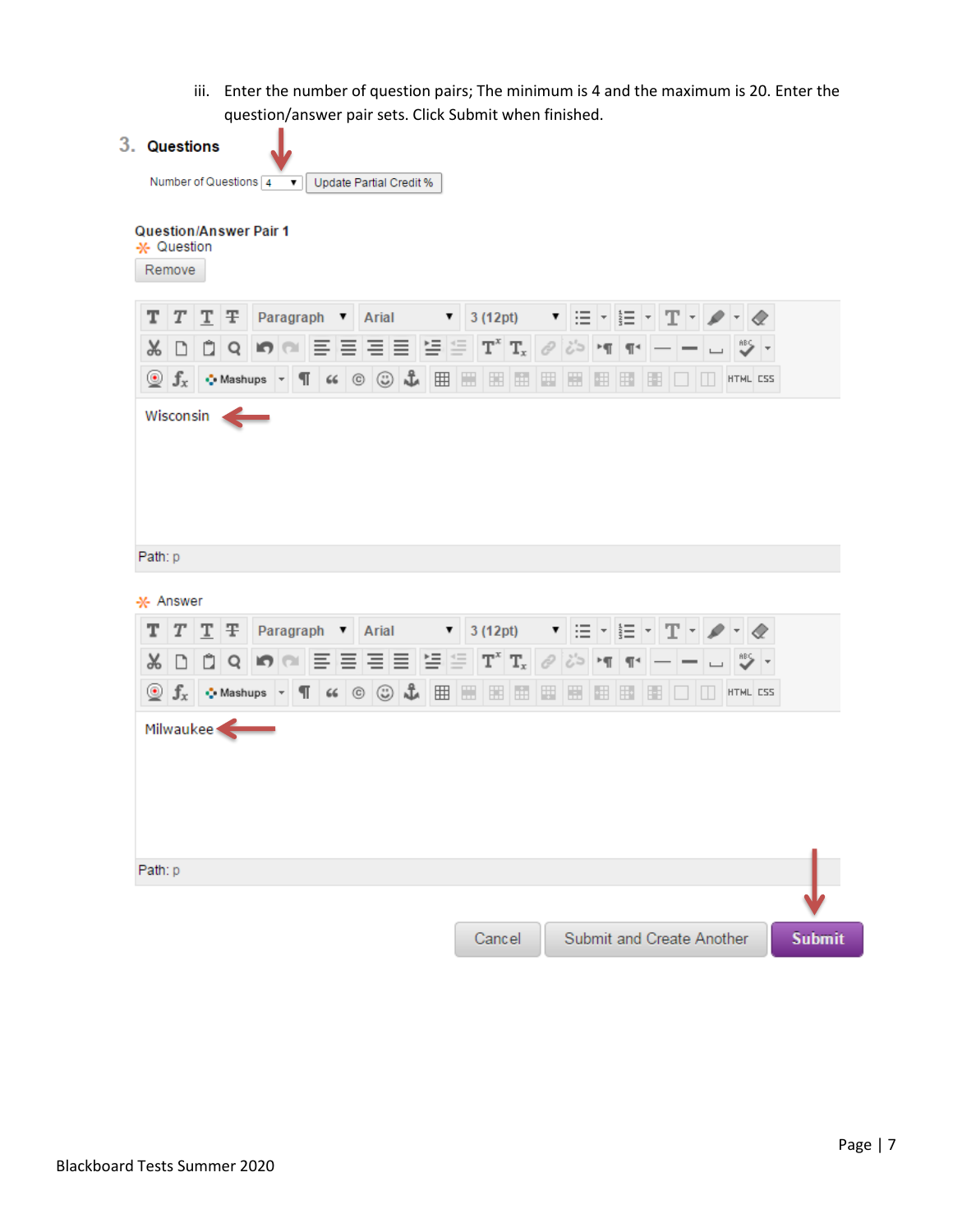- d. *Hot spot.* A Hot Spot question allows you to set up a question that is an image. Students will click on an area of the image to answer a Hot Spot question.
	- i. Click on Create Question, then Hot Spot.



ii. Enter question text. Browse your computer to find and upload the image. Click Next.

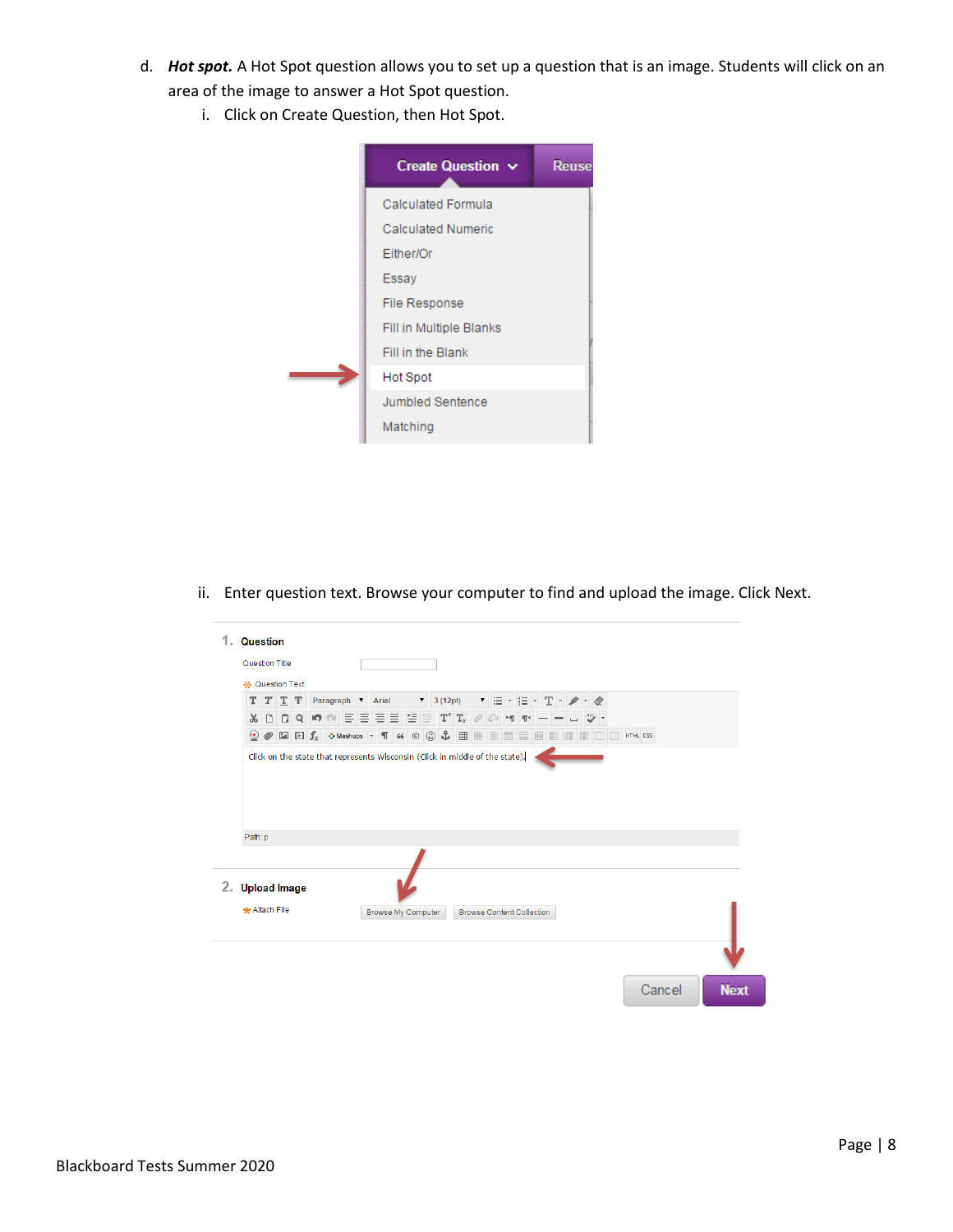- 1. Answers Cancel Submit and Create Another **Submit**
- iii. Drag mouse over the area of the image that is the correct answer. Note: the correct answer area can only be in the shape of a square. Click Submit.

### 3. **Deploy an Assessment**

a. Once you have added all your desired test questions, you can now deploy the test so that students can view and take it. Click on Content, then the folder where you want to place the test.

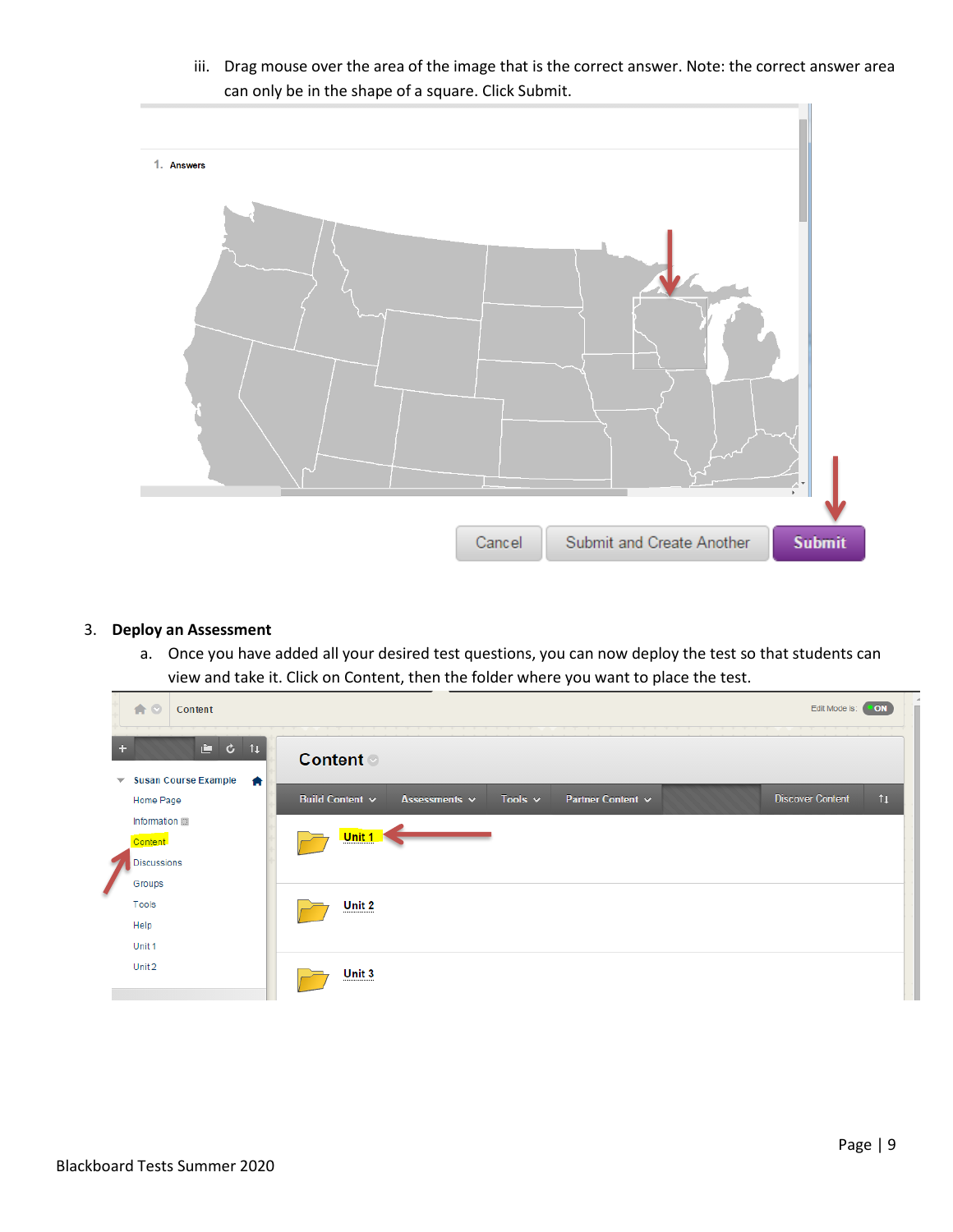b. Click on Assessments, then Test.



c. Select the test you just created in Add an Existing Test and click Submit.



d. You can edit the test name or add an optional description.

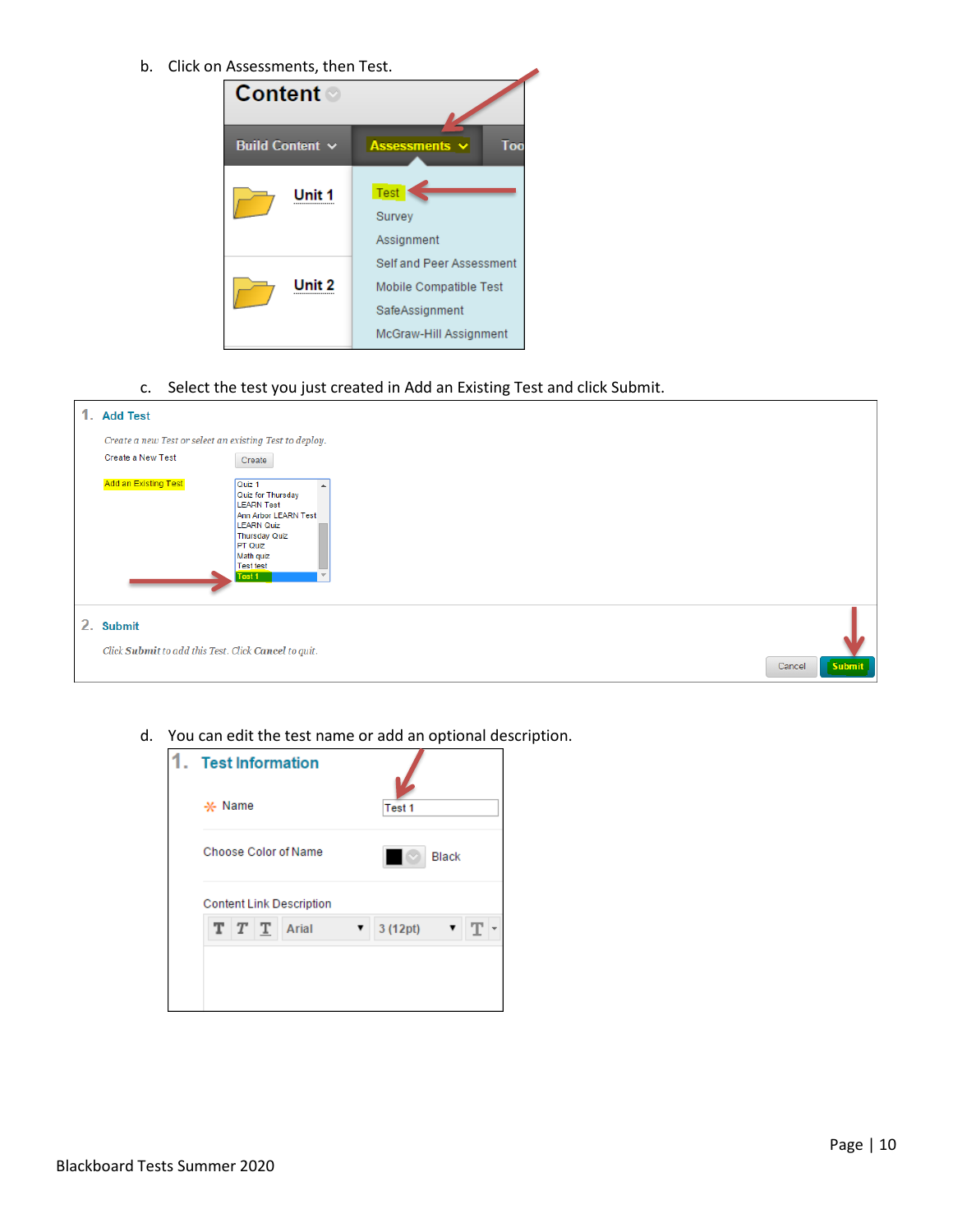e. Select Yes to make the test available to students. We recommend Force Completion NOT be used. Instead, consider using a timer so students must finish in an allotted amount of time. To have the test auto-submit once the maximum time allotted has been reached, click Auto-Submit to ON.

|  | 2. Test Availability                                                                                                                |
|--|-------------------------------------------------------------------------------------------------------------------------------------|
|  | <b>Make the Link Available</b><br>Yes ∩ No                                                                                          |
|  | Add a New Announcement for this $\bigcirc$ Yes $\circledast$ No<br>Test                                                             |
|  | Multiple Attempts<br>Allow Unlimited Attempts<br>Number of Attempts                                                                 |
|  | <b>Force Completion</b><br>started, this test must be completed in one sitting.                                                     |
|  | <b>Set Timer</b><br>Set expected completion time. Selecting this option also records completion time for this Test.                 |
|  | Minutes<br>60                                                                                                                       |
|  | Auto-Submit<br>$\circledcirc$ OFF $\circledcirc$ ON                                                                                 |
|  | OFF: The user is given the option to continue after time expires.<br>ON: Test will save and submit automatically when time expires. |

f. Choose the date you want the test to be opened and closed to students. You can also add an optional password. \*\*If using Respondus, leave Password blank.\*\*

| 圔<br>Display After 12/05/2014<br>08:45 AM<br>Enter dates as $mm/dd/yyyy$ . Time may be entered in any increment. |
|------------------------------------------------------------------------------------------------------------------|
| 圃<br>Display Until 12/05/2014<br>08:46 AM<br>Enter dates as $mm/dd/yyyy$ . Time may be entered in any increment. |
| Password<br>Require a password to access this Test.                                                              |

g. Enter a Due Date and time, and select whether or not students are allowed to take the test after the due date.